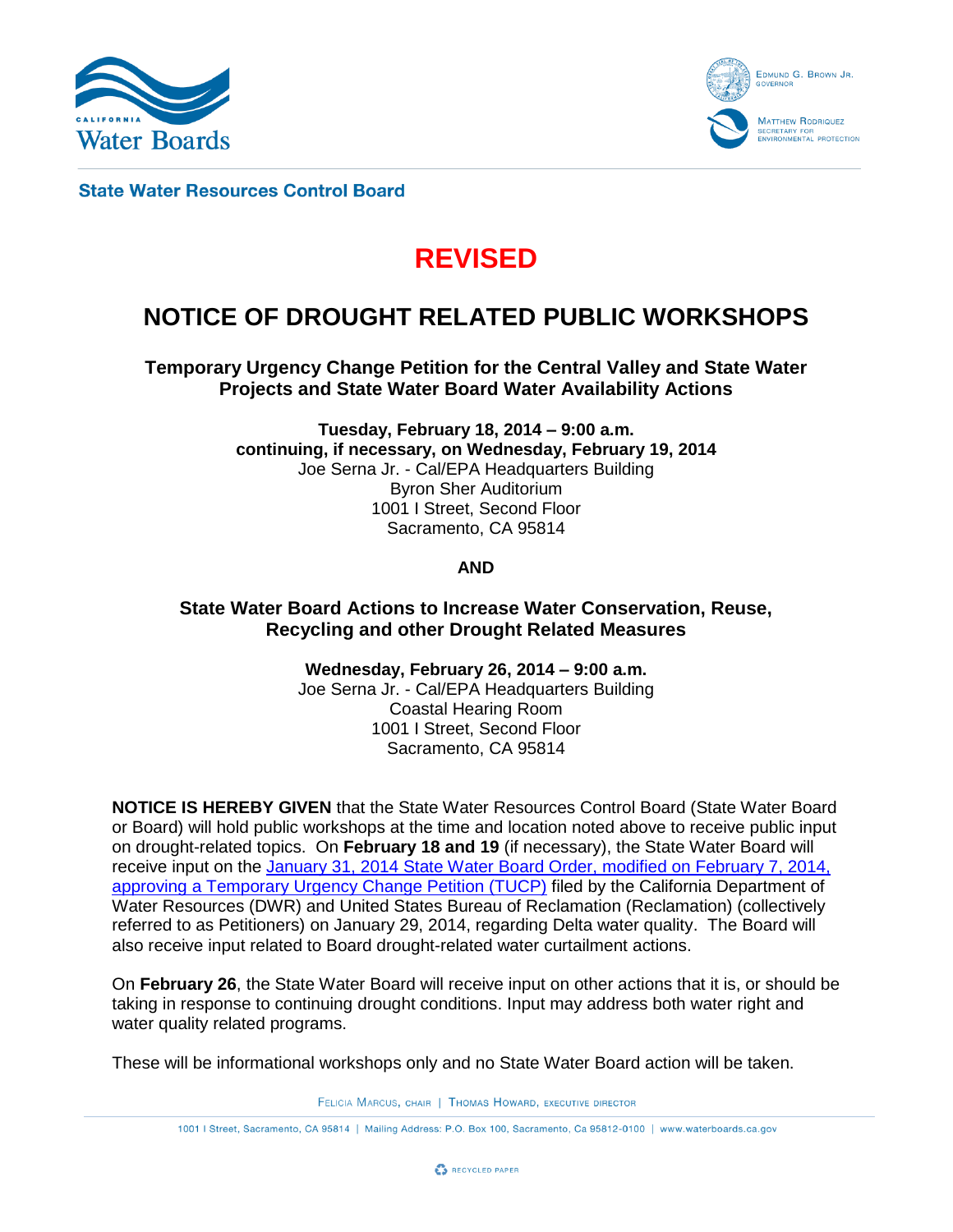## **BACKGROUND**

On January 17, 2014, Governor Brown signed a proclamation declaring a [drought State of](http://gov.ca.gov/news.php?id=18368)  [Emergency in California.](http://gov.ca.gov/news.php?id=18368) In the proclamation, the Governor states that California is experiencing record dry conditions, with 2014 projected to become the driest year on record. In addition, the state's water supplies have dipped to alarming levels, indicated by: 1) limited snowpack in California's mountains, which is approximately 12 percent of the normal average for this date; 2) very low water levels for this time of year in California's largest reservoirs; 3) significantly reduced surface water flows in California's major river systems, including the Sacramento and San Joaquin Rivers; and 4) significantly reduced groundwater levels throughout the State.

The Governor ordered the State Water Board to take a number of actions to address the drought, including: 1) execute a statewide water conservation campaign; 2) expedite processing of water transfers, as called for in [Executive Order B-21-13;](http://gov.ca.gov/news.php?id=18048) 3) immediately consider petitions requesting consolidation of the places of use of the State Water Project and federal Central Valley Project, which would streamline water transfers and exchanges between water users within the areas of these two major water projects; 4) accelerate funding for water supply enhancement projects; 5) put water right holders throughout the state on notice that they may be directed to cease or reduce water diversions based on water shortages; 6) consider modifying requirements for reservoir releases or diversion limitations, where existing requirements were established to implement a water quality control plan; and 7) take actions necessary to make water immediately available.

## **MATTERS FOR DISCUSSION**

The February 18 & 19 public workshop will address the following topics. A more detailed agenda will follow.

# **1) TUCP and State Water Board Order Approving Temporary Urgency Change**

On January 29, 2014, Petitioners filed a TUCP with the State Water Board, Division of Water Rights (Division) requesting approval of a change pursuant to California Water Code section 1435 et seq. The Petitioners requested temporary modification of their permit and license<sup>1</sup> terms for the Central Valley and State Water Projects. Specifically, the TUCP requested temporary modification of terms imposed pursuant to State Water Board [Decision](http://www.waterboards.ca.gov/waterrights/board_decisions/adopted_orders/decisions/d1600_d1649/wrd1641_1999dec29.pdf)  [1641](http://www.waterboards.ca.gov/waterrights/board_decisions/adopted_orders/decisions/d1600_d1649/wrd1641_1999dec29.pdf) that require Petitioners to meet water quality objectives established in the Water Quality Control Plan for the San Francisco Bay/Sacramento-San Joaquin Delta Estuary. On January 31, 2014, the Executive Director of the State Water Board, acting under delegated authority, issued an Order approving the TUCP. The Petitioners' TUCP, the Order approving the TUCP, public notice of the TUCP, and related information may be viewed and downloaded from the State Water Board's website at:

[http://www.waterboards.ca.gov/waterrights/water\\_issues/programs/drought/tucp.shtml](http://www.waterboards.ca.gov/waterrights/water_issues/programs/drought/tucp.shtml)

 <sup>1</sup> The petition was filed for Permits 16478, 16479, 16481, 16482 and 16483 (Applications 5630, 14443, 14445A, 17512 and 17514A, respectively) of the Department of Water Resources' State Water Project and License 1986 and Permits 11315, 11316, 11885, 11886, 11887, 11967, 11968, 11969, 11970, 11971, 11972, 11973, 12364, 12721, 12722, 12723, 12725, 12726, 12727, 12860, 15735, 16597, 20245, and 16600 (Applications 23, 234, 1465, 5638, 13370, 13371, 5628, 15374, 15375, 15376, 16767, 16768, 17374, 17376, 5626, 9363, 9364, 9366, 9367, 9368, 15764, 22316, 14858A, 14858B, and 19304, respectively) of the United States Bureau of Reclamation's Central Valley Project.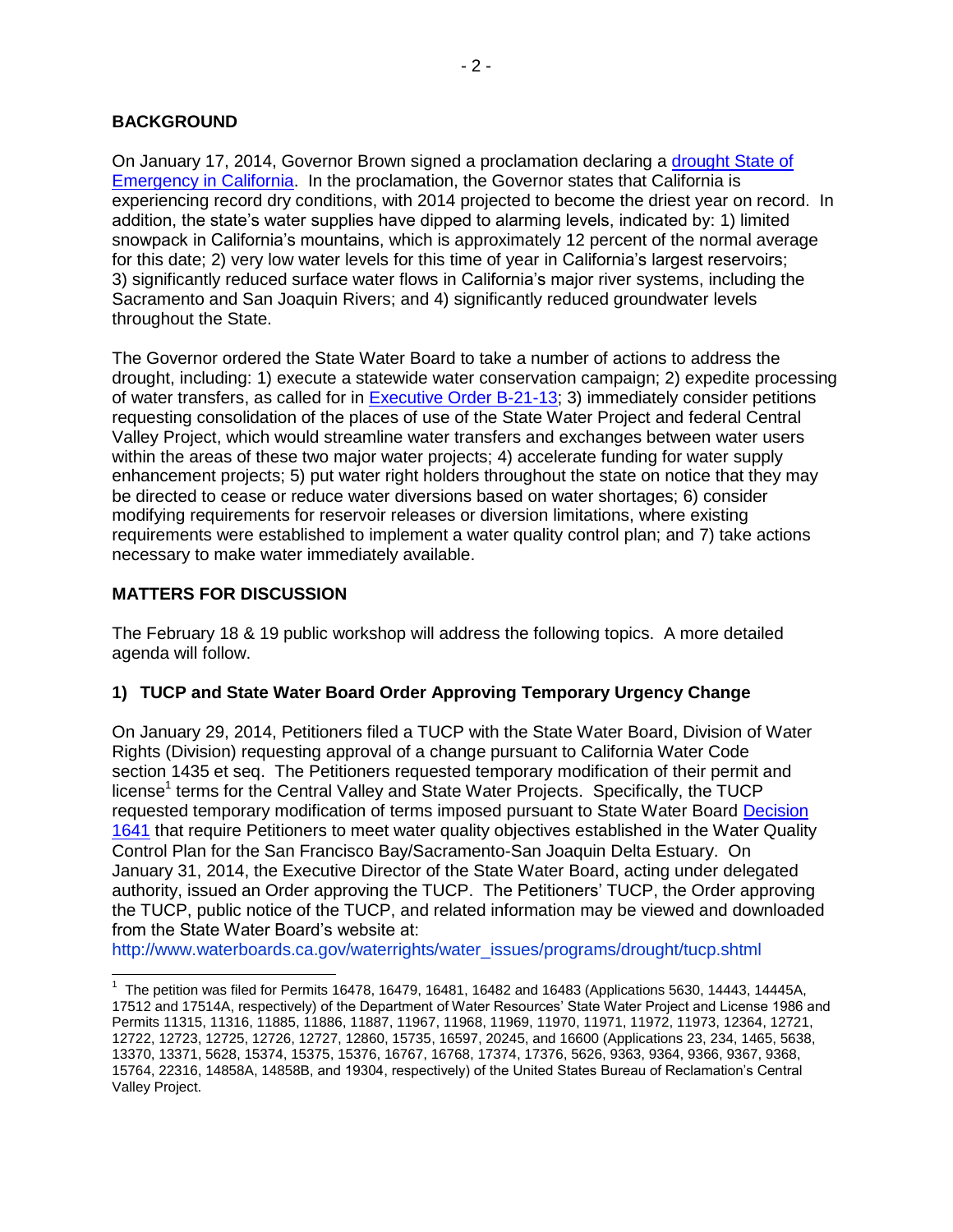The State Water Board exercises continuing supervision over temporary urgency change orders and may modify or revoke temporary urgency change orders at any time. The public will have an opportunity to comment on the TUCP and the Order approving the TUCP, including input on: 1) the urgent need for the proposed change; 2) whether the proposed change may be made without injury to any other lawful user of water; 3) whether the proposed change may be made without unreasonable effect upon fish, wildlife, or other instream beneficial uses; and 4) whether the proposed change is in the public interest. The Board will also seek feedback and suggested modifications to the Order to better protect public interest, health and safety, and beneficial uses of water.

In addition to participating in the workshop, any interested person may file an objection to the TUCP pursuant to California Water Code section 1438, subdivision (d). The deadline for filing an objection and other procedural requirements are set forth in the public notice of the TUCP, which is posted on the State Water Board's website as set forth above. If necessary, the State Water Board will hold an evidentiary hearing on any objections at a later date.

#### **2) Other Actions under Consideration Related to Possible Curtailment of Water Rights and Conditions of Hydropower Licenses Associated with the Drought Conditions.**

On January 31, 2014, the State Water Board announced imminent action to curtail some water right holders based on conditions in severely impacted watersheds. On February 6, 2014, the Federal Energy Regulatory Commission announced its intent to work with resource and regulatory agencies and hydropower licensees to amend licenses, as appropriate, to conserve water resources. The public will have an opportunity to comment and provide input to the State Water Board on these Matters.

The February 26 workshop will address the following topics:

#### **1) Other Drought-Related Measures**

The Board will also receive public input on State Water Board-related provisions of the Governor's January 17, 2014 drought State of Emergency proclamation described above and other drought-response measures that the Water Board's should undertake. These measures may be related to water conservation, water recycling, funding and other actions to address the effects of current and future drought conditions.

Information on the State Water Board's drought year water actions may be viewed at the Board's drought website:

[http://www.waterboards.ca.gov/waterrights/water\\_issues/programs/drought/index.shtml](http://www.waterboards.ca.gov/waterrights/water_issues/programs/drought/index.shtml)

#### **PROCEDURAL MATTERS**

The workshop will be informal. While a quorum of the State Water Board may be present, the Board will not take formal action at the workshop. There will be no sworn testimony or crossexamination of participants, but the State Water Board and its staff may ask clarifying questions. The workshop is an opportunity for interested persons to provide input to the State Water Board. To ensure a productive and efficient workshop, oral comments will be limited to **five (5) minutes** or otherwise at the discretion of the Board Chair.